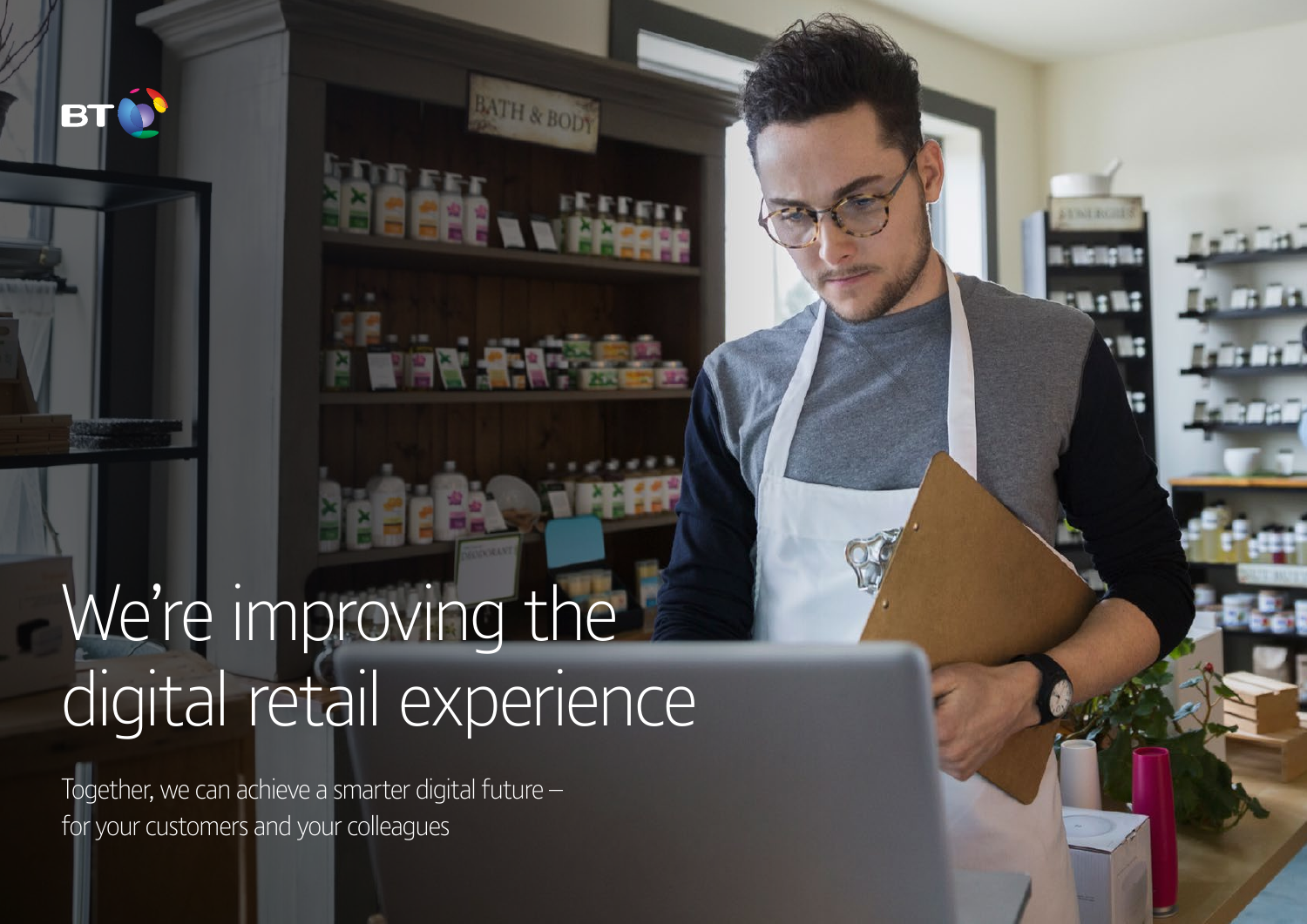# It's time for retailers to make more of digital  $-$  in store and online

You can't afford to stand still, and getting it right could have a huge impact on your business.

You know that technology has helped retailers big and small sell more easily across the world. 67 per cent of Millennials and 56 per cent of Gen Xers prefer to shop online rather than in store.

But consumers also want a consistent experience from brands, wherever they shop. They want personal recommendations, a broad selection of products, and digitally dextrous sales teams. So they can get what they want, where they want. Without waiting.

Consumer expectations are sky high, and if you can't deliver the right experience at the right time, they've got plenty of alternatives. They're savvy, too – they want to know more about where the things they're buying have come from. So you need tech you can rely on, and a partner you can trust.

### 9 of the top 10 We work with 9 of the top 10 luxury goods companies worldwide

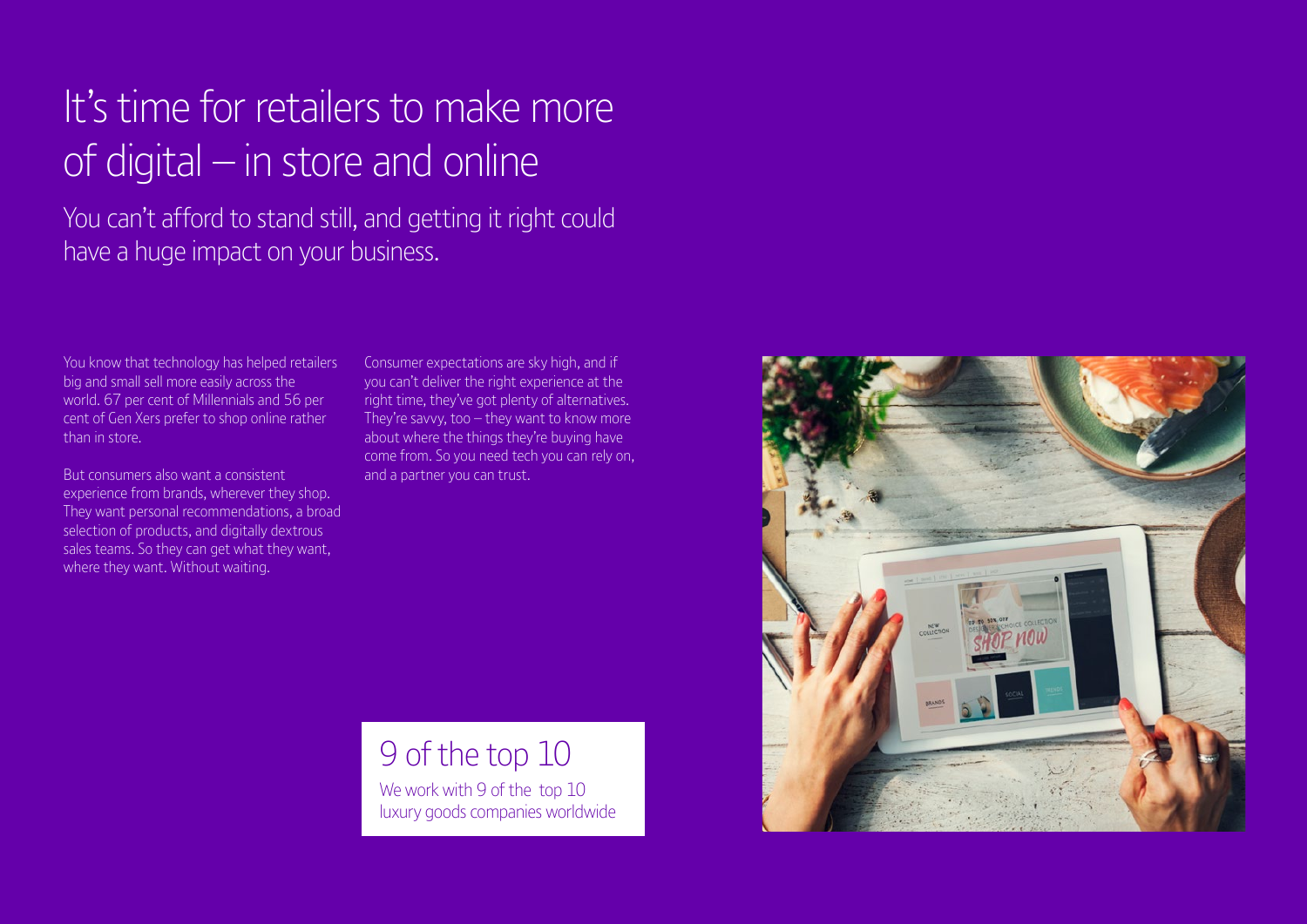# It's time for retailers to make more of digital  $-$  in store and online

You can't afford to stand still, and getting it right could have a huge impact on your business.

#### **Big change means big opportunity**

These challenges give you a chance to redefine your retail experience. By connecting your stores to the Internet of Things (IoT), you can gain new insights into how your customers are behaving. You can capture data about the things they buy. And you can analyse it faster, then use it to inform your digital decisions.

But it's not just about using data. It's about keeping your information more secure, empowering employees, and engaging with your customers as they enter the store and browse. Get all this right and you can create the ultimate shopping experience. And make customers more loyal.

#### **We'll help you get there**

It's a lofty goal. But we can help you on your way to achieving it. We have the technology to help you capture and analyse data faster, so you can react quickly to change. We have the know-how and expertise to help you implement that tech into your retail experience. And we have the network to link your stores, employees and systems together. Securely.

We'll help you put all your plans into a roadmap for your digital transformation. With our insight, you'll be able to spot challenges and plan ahead. And as a managed services provider, we'll be there for your entire journey.

#### **Because we're retailers, too**

We know how to make your retail experience better, because we've already done it. We've created new digital experiences for EE, Sainsburys and Argos. So they can create a more interactive experience. And give customer service a boost.

We can give you the right technology for a true omnichannel experience. That means everything from a stronger connection to head office to digital self-service machines and cloud services. So you can give your customers the very best experience. However they choose to shop with you.

### 17 years We have more than 17 years' experience developing retail solutions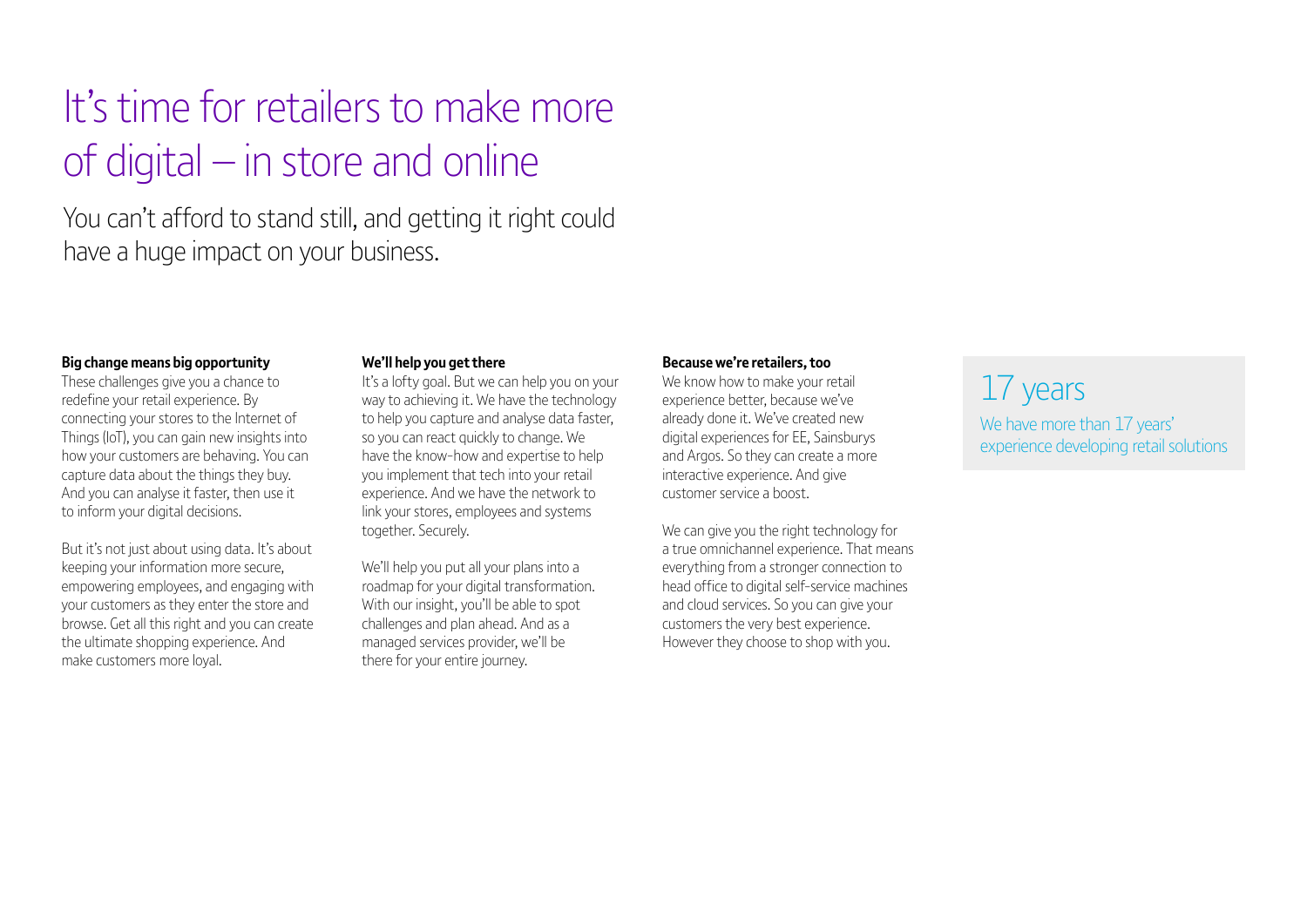## We can help you lead the way in smart retail experiences

We've got the tools and expertise to help you upgrade your stores – physical and online.



Partnering with us means partnering with the UK's leading communications service company. You'll be joining 60,000 retail branches across the UK that trust us to support their connectivity.

But you'll also be partnering with five other companies that have joined us in the Acuitas Digital Alliance. Together with these companies we can offer better business insight, integration, infrastructure management and security. It's a one-stop shop for digital transformation in retail. So you can get what you need in one place, from companies you can trust.

Switching to digital connectivity can help you:

#### **Offer a customer-first experience**

Your customers are at the very heart of your business, so understanding them is key. If they have the best experience, they'll keep coming back. And that means your business can grow its profits. And its relationships.

We can help you get better insights into your customers' behaviour using smarter analytics. Whether they're browsing your online store of strolling the isles of a physical location, we can help you understand what they want, and where they want it to be.

With these insights, you can plan a more personalised shopping experience. You can greet your customers earlier, put the products and services they want within easier reach, and target them with offers they'll love.

#### **Help your people be more efficient**

When your business is all about sales, giving your teams the tools and knowledge they need is essential. They're your people on the ground who can help turn a potential patron into a life-long customer.

Our technology can help your employees cut down on paperwork and avoid unnecessary duplication. We'll give them supply chain tools to help them check and manage inventory more easily. And with our innovative IoT solutions, you can make sure every product is in the right place, at the right time.

#### **Build a more consistent brand**

However a customer chooses to shop with you, they need to know who they're dealing with. That means they get the same experience, the same product choice and the same branding, whether they're browsing your website or your shelves.

Our systems can help you manage product availability and delivery. So your customers know what they can buy, and when they can get it. We can also link your retail ecosystem with head office more effectively. So everyone stays connected, and gets important information fast.

 $\overline{Q}$ 

We work with 9 of the UK's top 10 retailers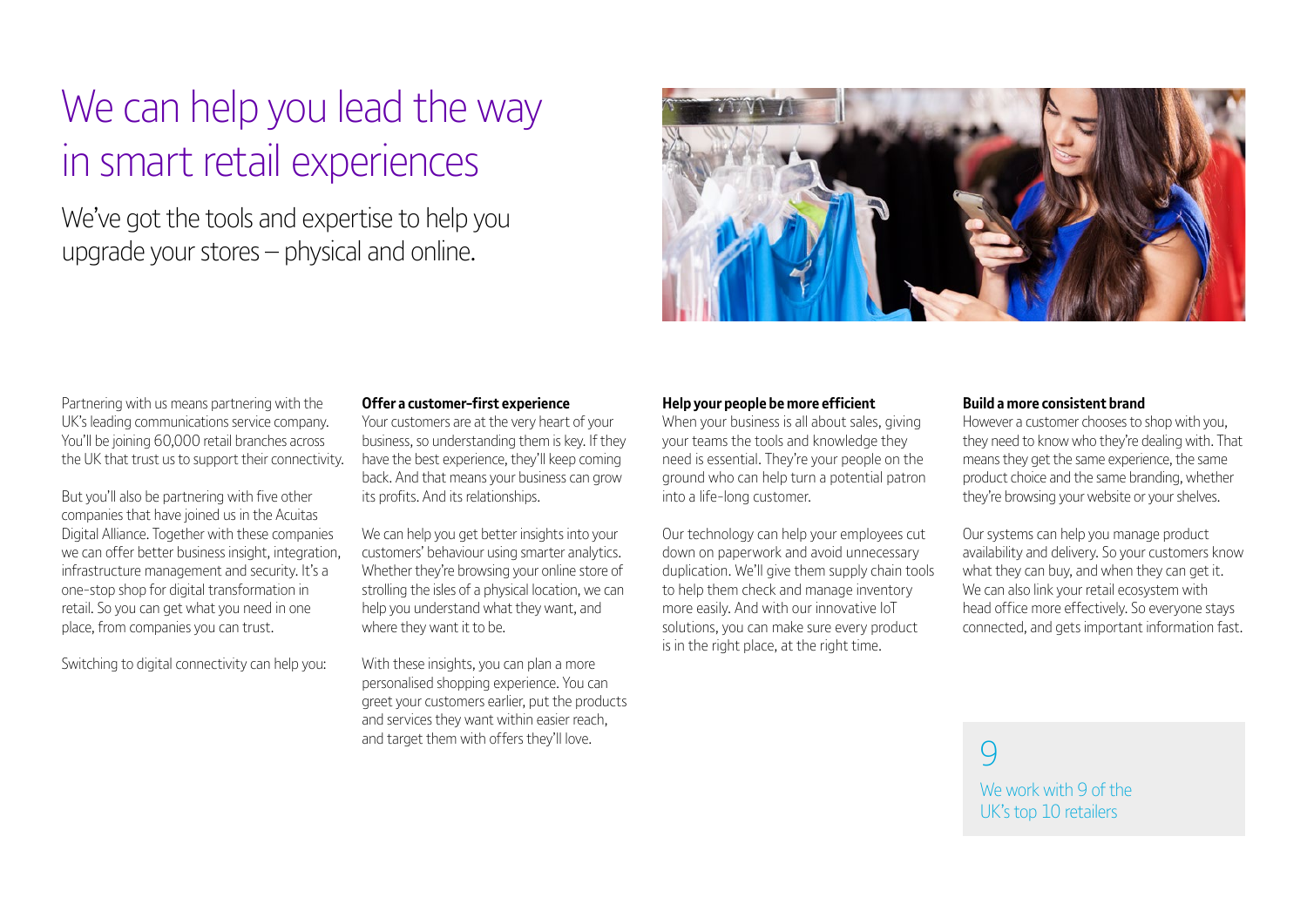## We can help you connect to the people you serve

Our focus is always on our customers. And that means your needs are at the heart of everything we do.



#### **You need to differentiate your in-store experience**

We can help you stand out. With digital signage, you can create reactive and interactive displays that are tailored to your customers. And we'll use location services to help you personalise your in-store and online displays to customers.

That doesn't just make customers more likely to interact with your products. It also means they'll get a consistent brand experience, whether they shop online or in-store. And with smarter payment systems, NFC and wi-fi, your customers can use the devices in their pockets to get an experience that feels futuristic.

#### **You need smarter ways to connect with suppliers**

Keeping track of your inventory is important to everyone. Your suppliers need to know when your next order is coming in. Your people on the ground need to know when stock is running low. And your customers need to know whether they can get what they want, when they want it.

By integrating the IoT into your inventory system, we can help make it easier to keep track of your stock. And with smarter supply chain management, using technologies like Field Force Automation, you could save costs and cut down on wasted resources.

#### **And it needs to be backed up by the right security solution**

The threat of cyber attacks is big. In fact, in a Thales 2017 survey, 43 per cent of global retail respondents reported a data breach in 2016. We know that moving more of your business to digital can open you up to data breaches. But we can help.

We carry a huge amount of the world's internet traffic, so we've got a ringside view of the biggest threats. And we use the data we collect to protect ourselves and our customers. Every month, we defend against 125,000 cyber attacks, and we employ 2,500 security experts around the world to do it. Plus, we work with leading security vendors. So we don't just resell solutions – we're at the forefront of global security research, too.

**• Do more, deliver more, save more** Adopt new technologies, such as cloud-based solutions, and you can become a more flexible, digital business – with lower costs.

#### **• Work effectively, anywhere**

Change the way your teams work by letting them to access and use the information they need, wherever they are.

**• Offer digitally-enabled services**

Transform the customer experience with interactive digital touchpoints, and by synchronising your in-store and online presence.

**• Let us protect yourorganisation as we do ours**

With our core experience in designing bespoke security solutions, we can help keep your critical data safe.

60,000 We support connectivity in 60,000 retail branches in the UK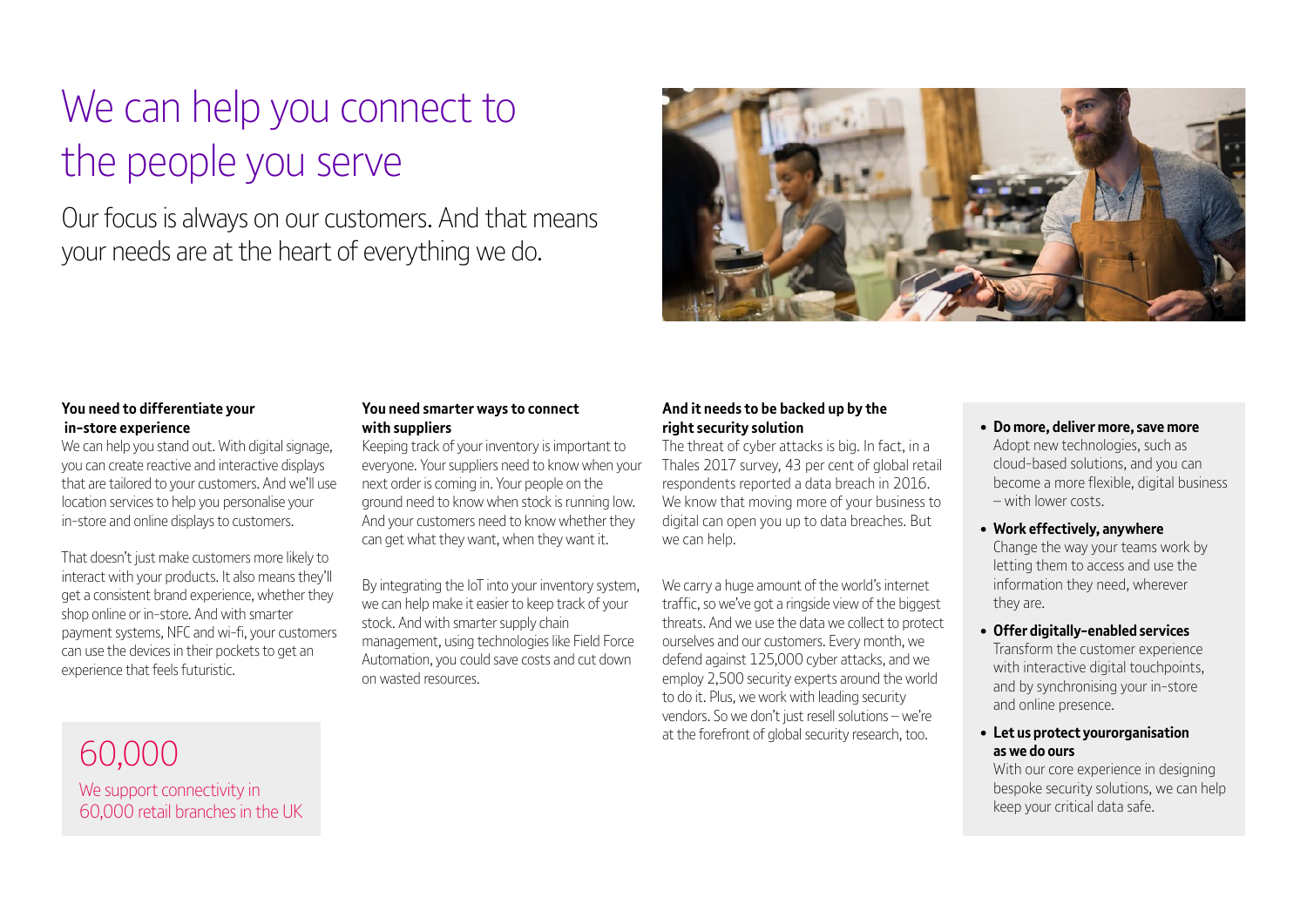### Don't just take our word for it

We already work with 9 of the UK's top 10 retailers. Here's just one of their stories.

#### **Customer story: "Understanding Tomorrow's Shopper" with M&S**

We helped M&S understand their customers' needs with a shopper insight programme. The research-led thought leadership campaign aimed to find out future trends over the next 5 to 10 years. It's just one example of how we can help businesses find out their customers' needs. And it helped M&A see what those customers want, so they could achieve a smarter digital future.

#### **What we did**

We asked 50 existing M&S customers six questions on important points that lined up with the M&S growth strategy. To gather responses, we used the 'Voxpopme' app. It meant we could get a real look at customer sentiment and create a video that the team could share internally. Along the way, key M&S stakeholders were involved in the process.

#### **The result**

We collected a total of 300 responses. We packaged the research material and survey findings as a video and a presentation for the BT account team to present back to key M&S stakeholders. You can watch [the video here](https://vimeo.com/weareagent3/review/276884621/9059a13f50).

This campaign has extended the digital transformation conversation by showing an investment in the M&S relationship. And, because customers are at the heart of the retail experience, we thought it was important to put them at the core of this piece of research.

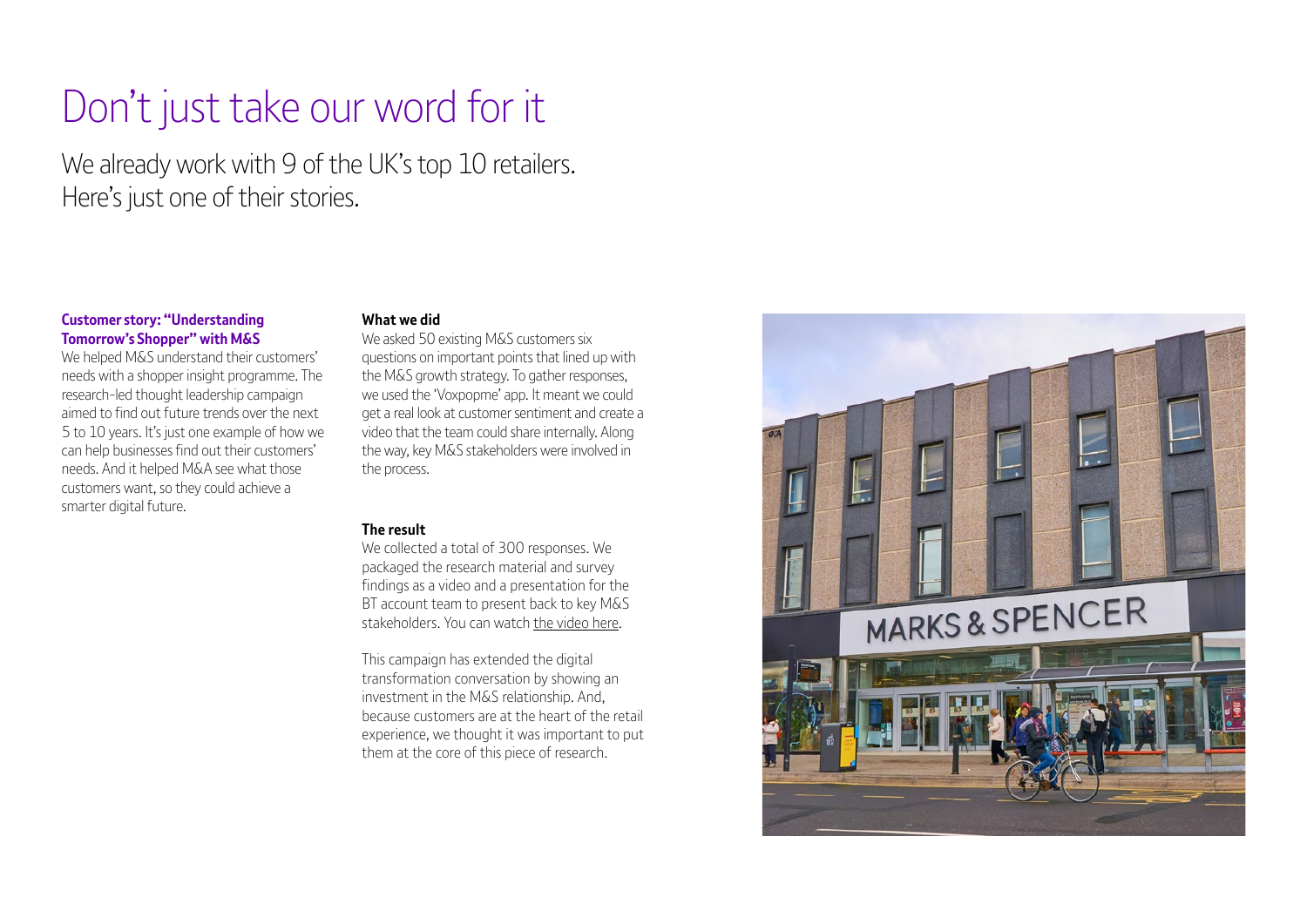### Don't just take our word for it

We already work with 9 of the UK's top 10 retailers. Here's just one of their stories.

We created a digital storefront for the Retail Business Technology Expo (RTBE) to demonstrate what a next-generation store could look like

#### **What we did**

For the first time, the stand showcased our intelligent retail ecosystem. It's powered by dynamic networking, and it contained all the key ingredients retailers need to remain serious players in the sector.

On the stand we demoed how digital content could be used to engage with customers Merchandise and consumer analytics explored how you could analyse behaviour to gain more insight into what your customers want.

We also used innovations from our Adastral Park complex, including visual search recognition and new payment solutions. It gave attendees a glimpse of what the future of retail might look like.

It was all powered by Cisco Meraki routers. And backed up by the largest fibre broadband network in the UK. Watch [the video here.](https://www.youtube.com/watch?v=sWTXO4baQF0)